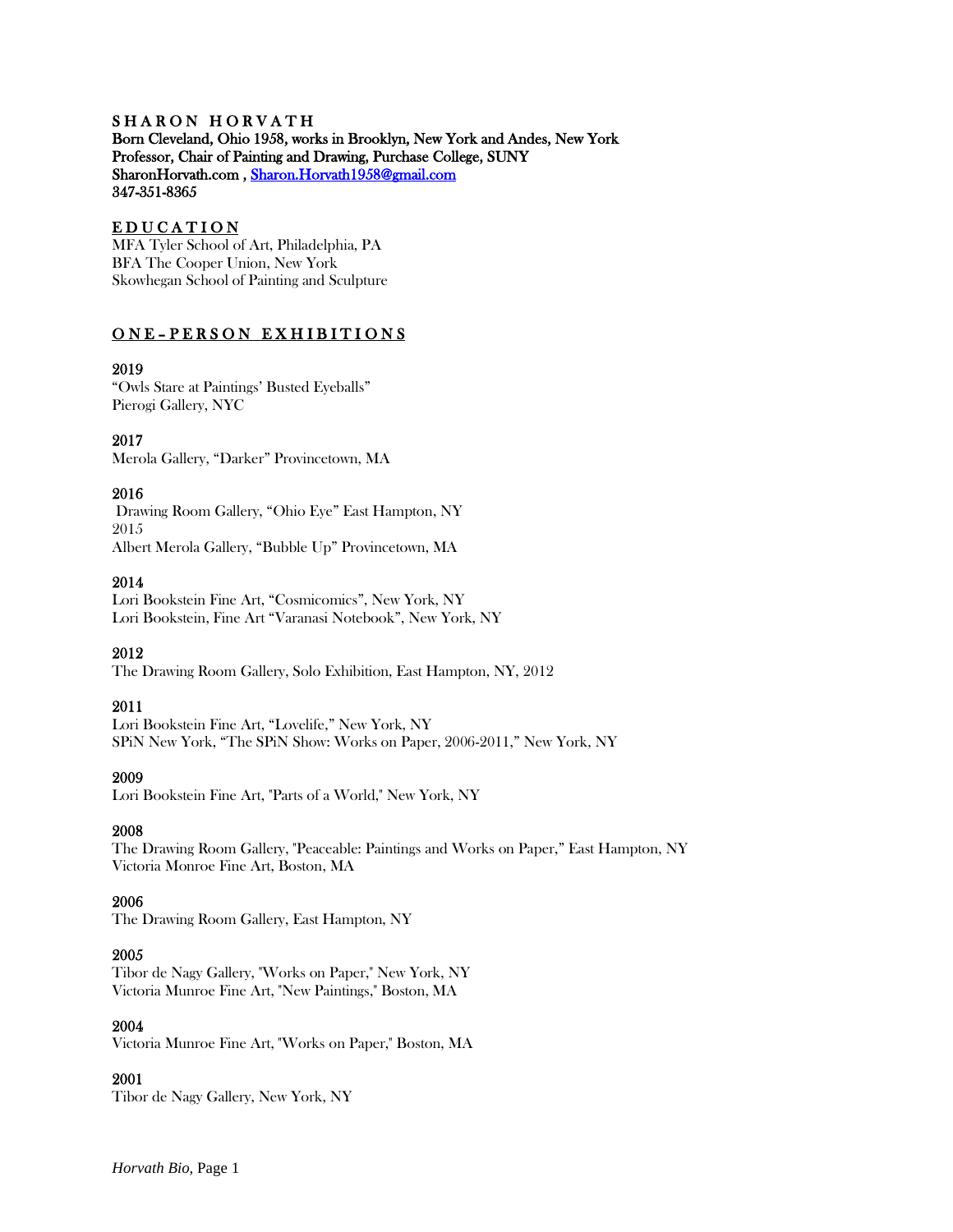Gallery 817, University of the Arts, Philadelphia, PA

### 1999

Tibor de Nagy Gallery, New York, NY Anderson Gallery, "Recent Paintings," Virginia Commonwealth University, Richmond, VA

## 1998

Tibor de Nagy Gallery, "Rome Series and Other Works," New York, NY Fayerweather Gallery, University of Virginia, Charlottesville, VA

# 1997

American Academy in Rome, Italy

# 1993

Victoria Munroe Gallery, New York, NY Jessica Berwind Gallery, Philadelphia, PA

## 1991

Victoria Munroe Gallery, New York, NY

1990 Zoe Gallery, Boston, MA

## 1989

Victoria Munroe Gallery, New York, NY

## 1987

Zoe Gallery, Boston, MA Cava Gallery, Philadelphia, PA

# SELECTED GROUP EXHIBITIONS

#### Upcoming 2022

Pierogi Gallery two-person booth Armory Art Fair, "Five Hundred Lifetimes", Javits Center, NYC

#### 2022

"Weeds and Spores" Alexandre Gallery, curated by Faye Hirsch, NYC "Askew" DC Moore Gallery, NYC "Baggage" The Ice House Gallery, CT and Russell Janis Gallery Brooklyn, curated by KK Kozik

# 2021

"Artists Draw Their Studios" Woodstock Byrdcliffe Guild and Marymount Manhattan College, curated by Michelle Weinberg "Pierogi Pulp" and "Make Art Not War", Pierogi Gallery, NYC

# 2019

"Bed" Marcia Wood Gallery, Atlanta, Georgia Curated by David Humphrey and Kate Javens "The Practice of Everyday Life" Slag Gallery, Brooklyn, NY Curated by Etty Yaniv and Tirtzah Basel "Baseball Show" Tiger Strikes Asteroid, Brooklyn, NY Curated by Andrew Prazner

#### 2018

"Too Silly to be Sad"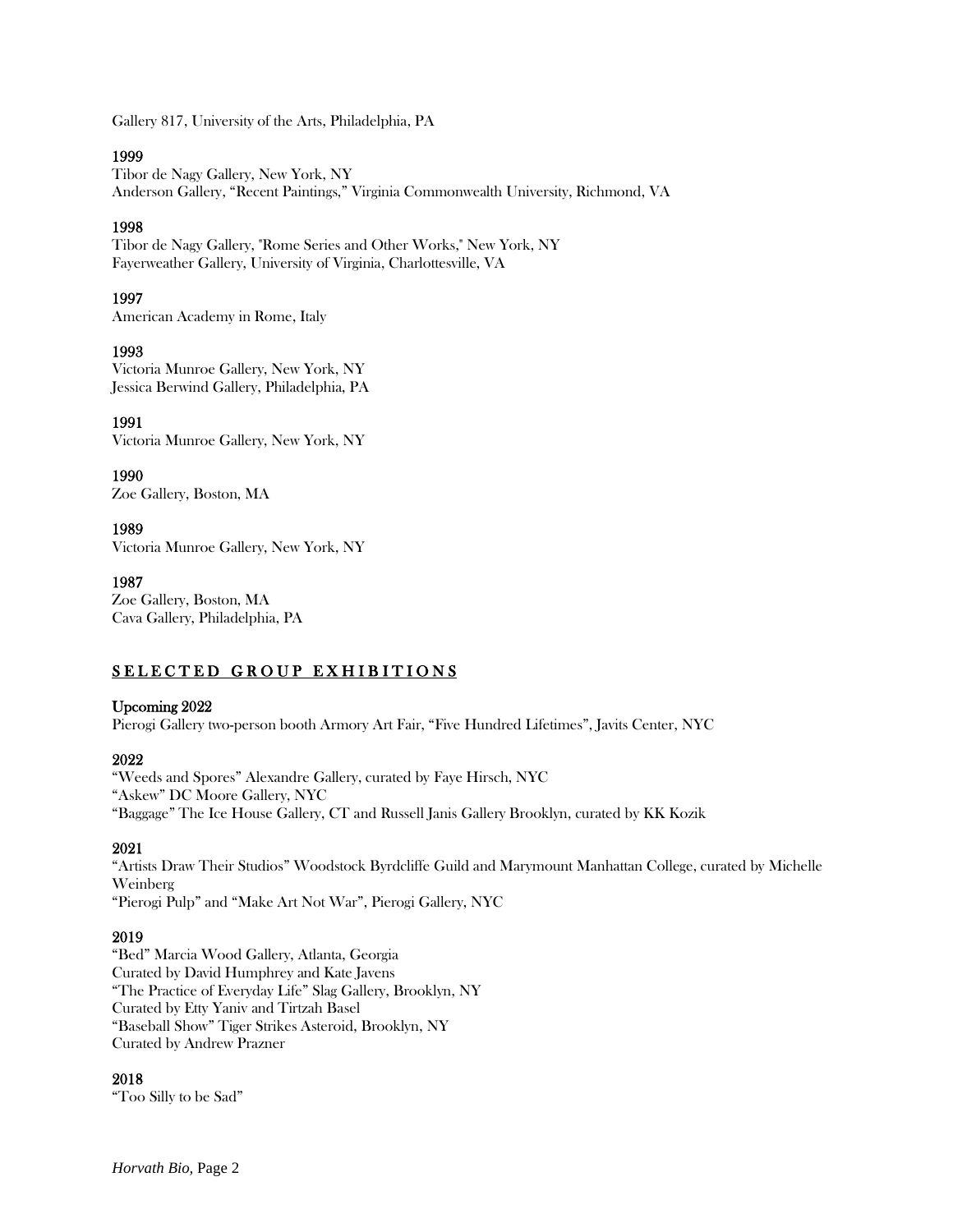ESXLA East Side International, Los Angeles, curated by Christopher Ulivo

## 2017

"Traces" Featuring: Sharon HORVATH, Darina KARPOV, Sermin KARDESTUNCER, Annie VOUGHT, Pierogi Gallery, NY 2018 Cross Contemporary, Saugerties, NY

"The State of New York Painting" Kingsborough Art Museum

### 2016

Maier Museum, "Threatening Beauty "Lynchburg, VA "All of Tomorrow's Parties" Hathaway David Contemporary Art, Atlanta, GA "Drishti a Concentrated Gaze" NURTUREart, Avenue of the America's Art Gallery, NYC "Tower of Babel" Schema Projects, Brooklyn, Traveling to: Givatayim City Gallery, Tel Aviv, Israel & Trebisonda Centro per l'Arte Contemporanea, Perugia, Italy "Elementary: Sharon Butler, Patricia Miranda, Sharon Horvath" Castle Hill Center for the Arts, Truro, MA "Conference of the Birds Shirley Fiterman Art Center, NYC "Down the Rabbit Hole" Sideshow Gallery, Brooklyn NY

## 2015

"Working Women" Mugar Gallery, Colby-Sawyer College, curated by Burt Yarborough Brian Morris Gallery "Worlds Without End" Spencer Brownstone Gallery, "Community of Influence" sponsored by The Vermont Studio Center "Circle the Wagons, Sideshow Gallery, Brooklyn, NY Van Deb Editions "Elective Affinities", LIC, NY

# 2014

Improvised Showboat and Underdonk, Bushwick, NY Cutlog: New York Contemporary Art Fair, Van Deb Editions

# 2013

Associated Gallery, "Hot Mamas", Bushwick, NY

#### 2012

Giampietro Gallery, "Lookoutlook", New Haven CT National Academy Museum "The Annual", New York, NY Van Deb Editions "Elective Affinities, Paintings and Prints" New York, NY

# 2011

"It's All Good!! (Apocalypse Now)," Sideshow Gallery, Brooklyn, NY "Put Up or Shut Up," New York Academy of Art, New York, NY "Summer Paper," Lori Bookstein Fine Art, New York, NY

# 2010

"Gallery Artists," Schoolhouse Gallery, Provincetown, MA

#### 2009

"Personal Geometry," Lori Bookstein Fine Art, New York, NY "It's A Wonderful Life," Sideshow Gallery, Williamsburg, New York, NY "Gallery Artists," Schoolhouse Gallery, Provincetown, MA

#### 2008

"Here's the Thing: The Single Object Still Life," Katonah Museum, Katonah, NY. Curated by Robert Cottingham. "Painting Structures: Specificity and Synthesis," List Gallery, Swarthmore College, PA. Curated by Andrea Packard. Catalogue available. Traveled to The Painting Center, NYC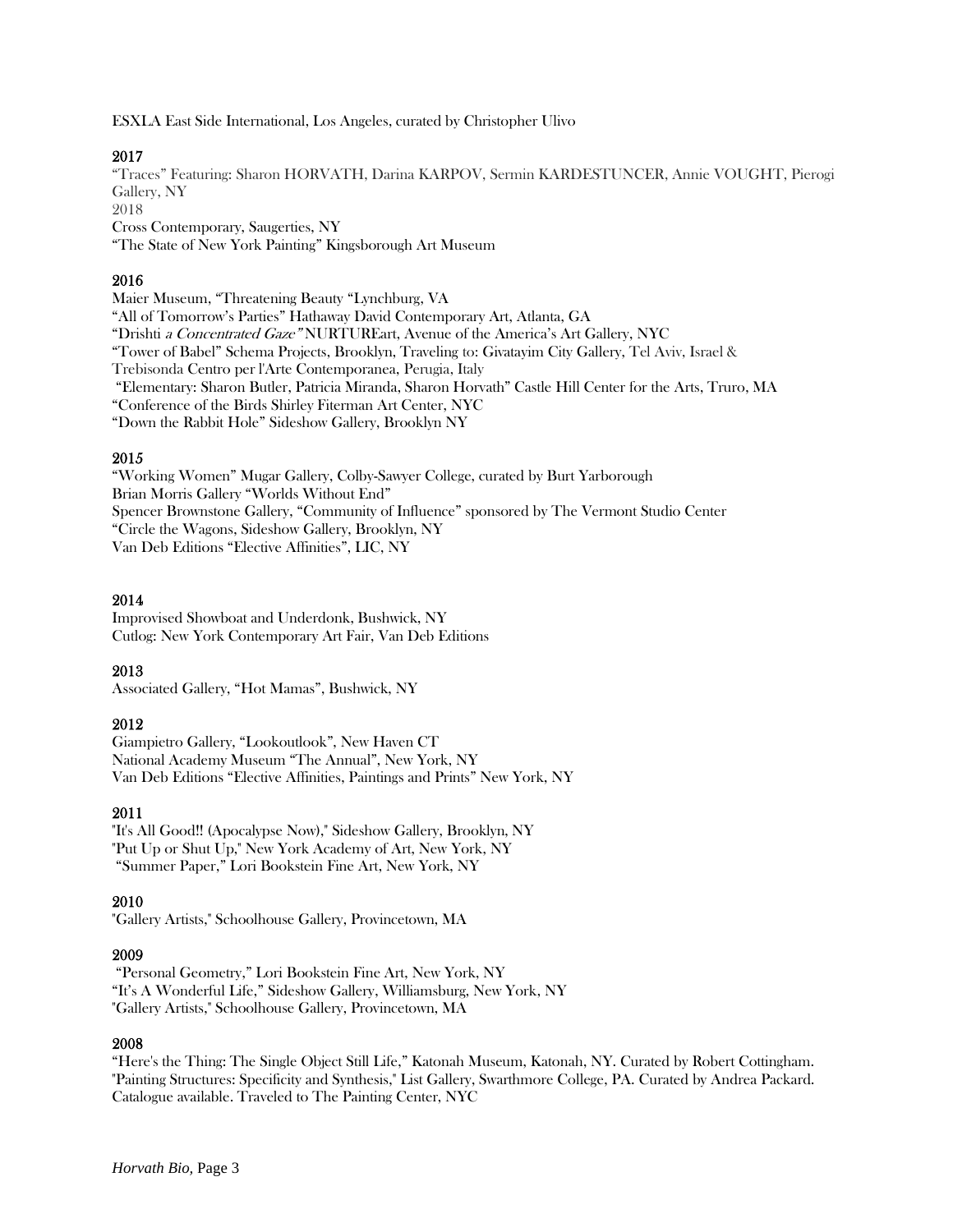"Shape Shifters: New York Painters," University of North Carolina, NC. Curated by James Biederman. Travels to Sideshow Gallery, Brooklyn, NY "Selections from the Sixth Bureau," Temple University, Philadelphia, PA

#### 2007

"Big Drawing," Lori Bookstein Fine Art, NYC "Take the F Train, Horvath, Heibert, Florian," Tyler School of Art, PA "Horizon," EFA Gallery, NY Curated by David Humphrey "Play," Proteus Gowanus, Brooklyn, NY

#### 2006

"The O Show," The Shore Institute of Contemporary Art Long Branch, NJ Aqua Art Fair with Gallery Joe, Miami Beach, FL Scope Art Fair with Gallery Joe, New York, NY "Frontier Creatures," The Drawing Room, East Hampton, NY "Faculty Selections," Gallery 817, University of the Arts, Philadelphia, PA

#### 2005

"Sharon Horvath and Charles Spurrier," Art Strand Gallery, Provincetown, MA "Affinity," The Drawing Room, East Hampton, MA "Batter Up," Rice Pollock Gallery, Boston, MA "Three to Get Ready, Horvath, Smith, Whitacre," Geoffrey Young Gallery, Great Barrington, MA

#### 2004

"Pickup Lines," Geoff Young Gallery, Great Barrington, MA "Selections from the Pierogi Flatfiles," Carlsbad Museum, Carlsbad, NM. Curated by Annie Herron

#### 2003

"Works on Paper," Gallery Joe, Philadelphia, PA

"Painting Painting," N3 Project Space, Brooklyn, NY

"Inside Scoop," Geoff Young Gallery, Great Barrington, MA

"Volatile Bodies," Gallery One, University of the Arts, Philadelphia, PA

"Peaceable Kingdom," DNA Gallery, Provincetown, MA

#### 2002

"Intersection: Couples in Mixed Media," DNA Gallery, Provincetown, MA

"Loss and Ardor," Geoffrey Young Gallery, Great Barrington, MA

"Made in Brooklyn," S. Cono, Brooklyn, NY. Curated by Chris Martin

"1985 FAWC Fellows," Fine Arts Workcenter, Provincetown, MA

"Artists to Artists," ACE Gallery, New York, NY

"Four New York Painters," Montclair State University, Montclair, NJ. Curated by Julie Heffernan

"Invitational Exhibition of Painting and Sculpture," American Academy of Arts and Letters, New York, NY

"Selection One," Wythe Studio, Brooklyn, NY. Organized by The Brooklyn Rail and Phong Bui

#### 2001

"Merry," Sideshow Gallery, Brooklyn, NY

"Drawings," Victoria Munroe Fine Art, Boston, MA

"Works on Paper," Tibor de Nagy Gallery, New York, NY

"Art + Performance by Women," Sideshow, Brooklyn, NY

"Waiting List," Geoffrey Young Gallery, Great Barrington, MA

"Passing Through," Shaqab College of Design Arts, Doha, Qatar

"Snapshot," Beaver College Art Gallery, Glenside, PA

"Boston Drawing Project," The Bernard Toale Gallery, Boston, MA

"Pierogi Flatfiles," Block Artspace, Kansas City, MO

#### 2000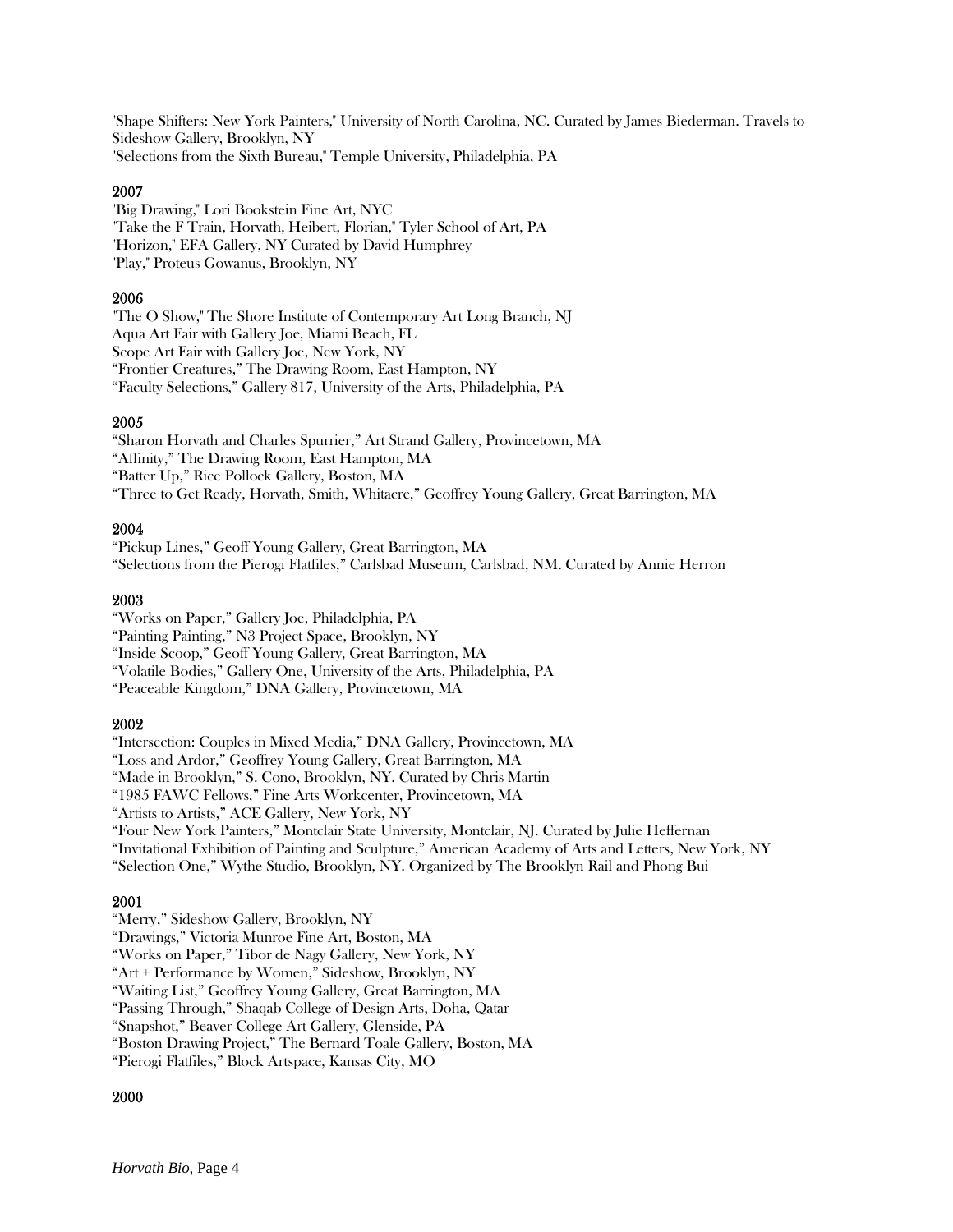"Multiple Sensations," Yerba Buena Center For The Arts, San Francisco, CA. From the Pierogi Flatfiles "Group Show," Post Gallery, Los Angeles, CA "To Detail," Geoffrey Young Gallery, Great Barrington, MA "Selections 2000," The Bakalar and Huntington Galleries, Mass College of Art, Boston, MA

# 1999

"American Academy Invitational Exhibition of Painting and Sculpture," American Academy of Arts and Letters, New York, NY

"26 American Artists," Gallery Campo and Campo, Antwerp, Belgium

"A Closer Look 3," Acadia College, Glenside, PA

## 1998

"Summer Group Exhibition," Jason McCoy Gallery, New York, NY

"Summer Group Exhibition," DNA Gallery, Provincetown, MA

"The Thom Conjecture," Andriola Gallery, Houston, TX

# 1997

"Alive and Well," Elizabeth Harris Gallery, New York, NY

"Current Undercurrent: Working in Brooklyn," Brooklyn Museum of Art. From the Pierogi Flatfiles

"Aerial Perspectives: Imagination, Reality and Abstraction," DC Moore Gallery, New York, NY. Traveled to Kendall

Gallery, Miami-Dade Community College, Miami, FL

"Landscape as Abstraction," James Graham & Sons, New York, NY

"Place: A Group Exhibition," Martin Art Gallery, Muhlenberg College, Allentown, PA

## 1996

"Rome Selection," Temple University Gallery, Philadelphia, PA

"Sense Ability," The Painting Center, New York, NY

"Sharon Horvath, Tom La Duke, Jeanne Tremmel," Bronwyn Keenan Gallery, New York, NY

"Works on Paper," Jason McCoy Gallery, New York, NY

"Sharon Horvath and Sophie Zezmer, Mercator Projektionen," Galerie Bellevue, Wiesbaden, Germany

"Rudy Burckhardt, Sharon Horvath, Helen Miranda Wilson," Tibor de Nagy Gallery, New York, NY

"Locate," Leubsdorf Gallery, Hunter College, New York, NY

"Animal, Mineral, Vegetable: A Painting Invitation," The Art Gallery, University of New Hampshire, Durham, NH "Place," E.S. Vandam Gallery, New York, NY

# 1994

"Transport," The Maier Museum of Art, Lynchburg, VA

# 1993

"Construction in Process IV," Project: A Mapping Room, The Artist's Museum, Lodz, Poland "American Academy Invitational Exhibition of Painting and Sculpture," American Academy of Arts and Letters, New York, NY "Lyric with an Edge," Victoria Munroe Gallery, New York, NY

"New York on Paper," Geoff Young Gallery, Great Barrington, MA

# 1992

"Annual Collector's Exhibition," Arkansas Arts Center, Little Rock, Arkansas "The Map is not a Territory," Rosenwald-Wolfe Gallery, Philadelphia College of Art and Design, PA

# 1991

"The Symbolic Field," Wallace Anderson Gallery, Bridgewater State College, MA "Philadelphia Juvenilia: The Art of Future Past," Levy Gallery, Moore College of Art and Design, Philadelphia, PA

# 1990

"Contemporary Philadelphia Artists," Philadelphia Museum of Art, PA "Notions of Place," Victoria Munroe Gallery, New York, NY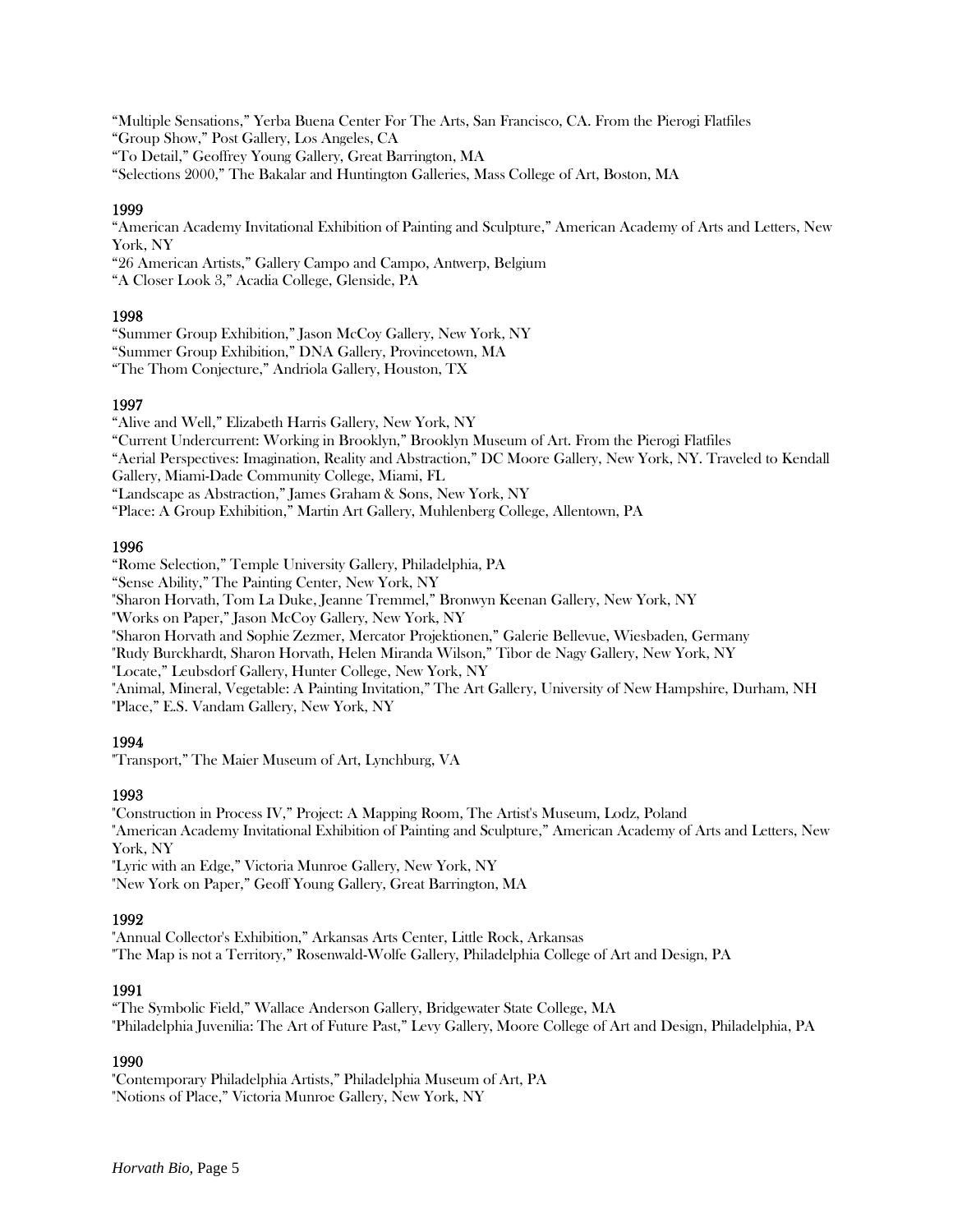"Selected Works on Paper," Victoria Munroe Gallery, New York, NY "Fresh Contexts," Augustana College, Rock Island, IL "Paper," Acadia College Art Gallery, Elkins Park, PA "This Land is our Land," Zoe Gallery, Boston, MA

### 1989

"Topographies: an Exhibition of Portraits and Maps," Levy Gallery, Moore College of Art, Philadelphia, PA "Ice Age," Zoe Gallery, Boston, MA

#### 1988

"Land," ACA Gallery, New York, NY "Susan Hambleton and Sharon Horvath," Cava Gallery, Philadelphia, PA "Unrealism," Fayerweather Gallery, University of Virginia, Charlottesville, VA

# 1987

"Summer Review," Zoe Gallery, Boston, MA "Selected Works," Victoria Munroe Gallery, New York, NY

## 1985

"Annual May Show of Painting and Sculpture," The Cleveland Museum of Art, Cleveland, OH "New American Talent," Laguna Gloria Art Museum, Austin, TX

# AWARDS AND RESIDENCIES

2022 Art Lab, University of Virginia, Mountain Lake Biological Station, Summer residency 2021 "Artists Draw Their Studios" Woodstock Art Association curated by Michelle Weinberg 2019 MacDowell Colony Fellow 2015 National Academy Museum and School Academician Inductee 2014 Kriti Gallery Residency, Varanasi, India Gowry Institute Residency, Kallar, India 2013-14 Fulbright-Nehru Senior Research Award to India 2007 Annual Alumni Award, Tyler School of Art, Temple University 2005 Anonymous was a Woman Award for Painting 2004 Faculty Prize for Outstanding Commitment as a Teacher and Mentor University of the Arts, The Richard C. von Hess National Academy Museum, New York City Edwin Palmer Memorial Prize in Painting 1999 Purchase Award, American Academy of Arts and Letters, NY 1997 The Pollock-Krasner Foundation Grant for Painting Rome Prize, American Academy of Rome, Fellowship in Painting 1994 The Pollock-Krasner Foundation Grant for Painting Mid Atlantic/NEA Regional Fellowship for Painting Elizabeth Foundation for the Arts grant for Painting 1993 American Academy of Arts and Letters, Award for a painter under 35 years of age 1992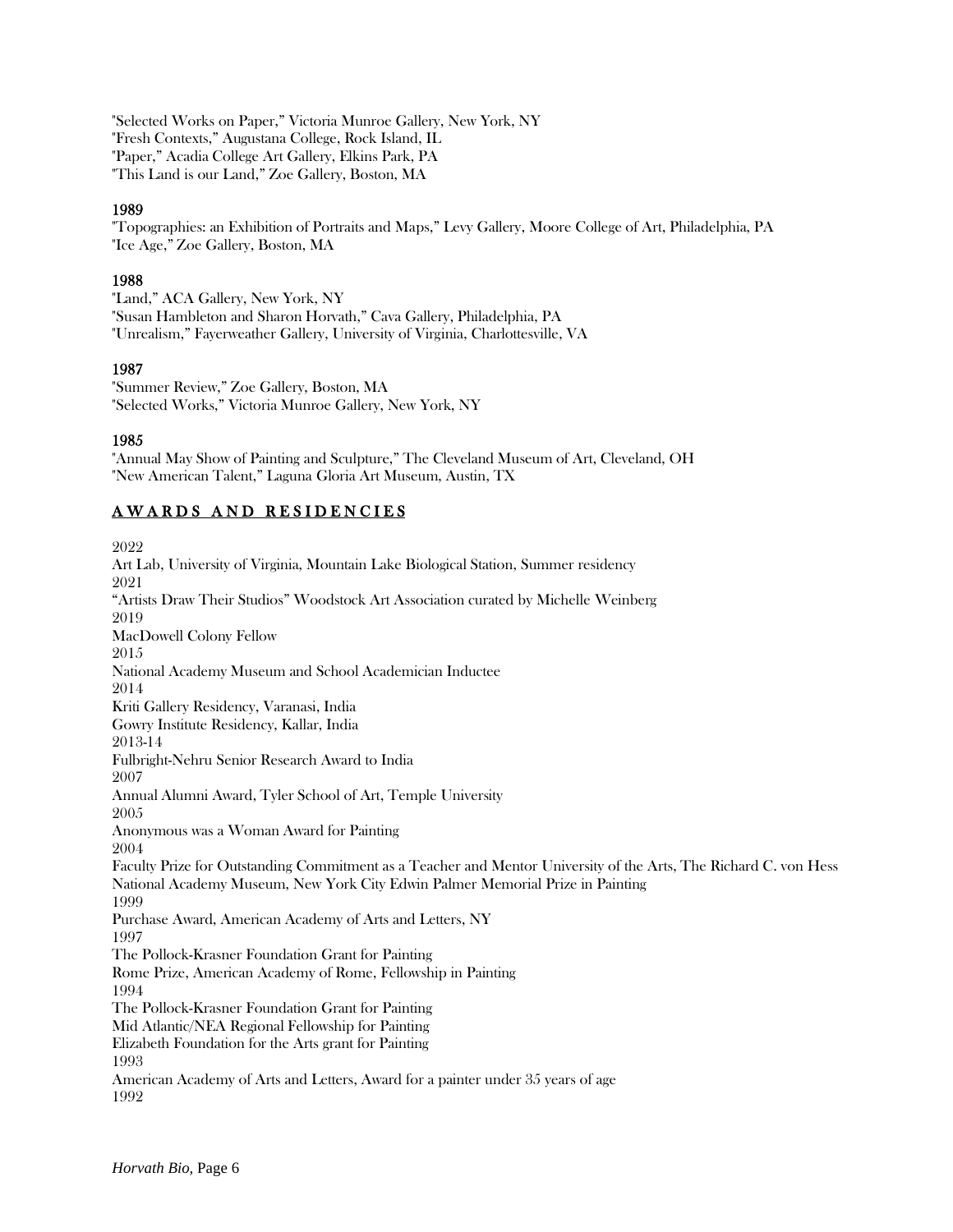John Simon Guggenheim Fellowship for Painting 1985-86 The Provincetown Fine Arts Work Center Fellowship 1985 Skowhegan School of Painting and Sculpture Scholarship awarded by the Tyler School of Art

# TEACHING EXPERIENCE

2006 – Present Purchase College, SUNY, Purchase, NY Professor, School of Art and Design Chair, Painting and Drawing Board of Study, 2011-13 and 2022-24

2001 – 2006 University of the Arts, Philadelphia, PA Associate Professor, Department of Fine Arts, Painting and Drawing program

1999 – 2001 Massachusetts College of Art, Boston, MA Visiting Assistant Professor

1998 – 1999 Virginia Commonwealth University, Richmond, VA Full time Visiting Artist, BFA and MFA programs

# VISITING ARTIST LECTURES AND CRITIQUES

FIT, New York, NY, Panel discussion "Art History in the Mind of the Artist" moderated by Jennifer Samet Maier Museum, Lynchburg, VA "Threatening Beauty" Symposium, panel discussion and presentation Truro Center for the Arts, Summer session one week drawing workshop "Experimental Drawing in the Landscape" MICA Artist Lecture, Critiques and Discussion Vermont Studio Center, Critiques and Artist Talk Hunter College MFA Program, Kossak Painting Fellow, Critiques and Discussion Provincetown Fine Arts Workcenter in Provincetown Pratt Institute, Brooklyn, NY Bard College, MFA Annedale-on-Hudson Kutztown University, BFA Program, Kutztown, PA Mass College of Art Summer MFA Program at the Fine Arts Workcenter in Provincetown Mass College of Art, MFA Program, Boston, MA Boston University, MFA Program, Boston, MA University of the Arts, Summer MFA program, Philadelphia, PA University of Pennsylvania, Philadelphia, PA Tyler School of Art, Elkins Park, PA Fine Arts Workcenter in Provincetown, Summer session one week painting workshop "Way to Blue" Montclair State University, MFA Program graduate mentorship and final reviews, Montclair, NJ New York Studio School, New York, NY Montserrat College of Art, Beverly, MA

# PRESS and INTERVIEWS

2019 Smith, Roberta (Review) New York Times, April 25, 2019 Sigler, Jeremy, Brooklyn Rail, June 2019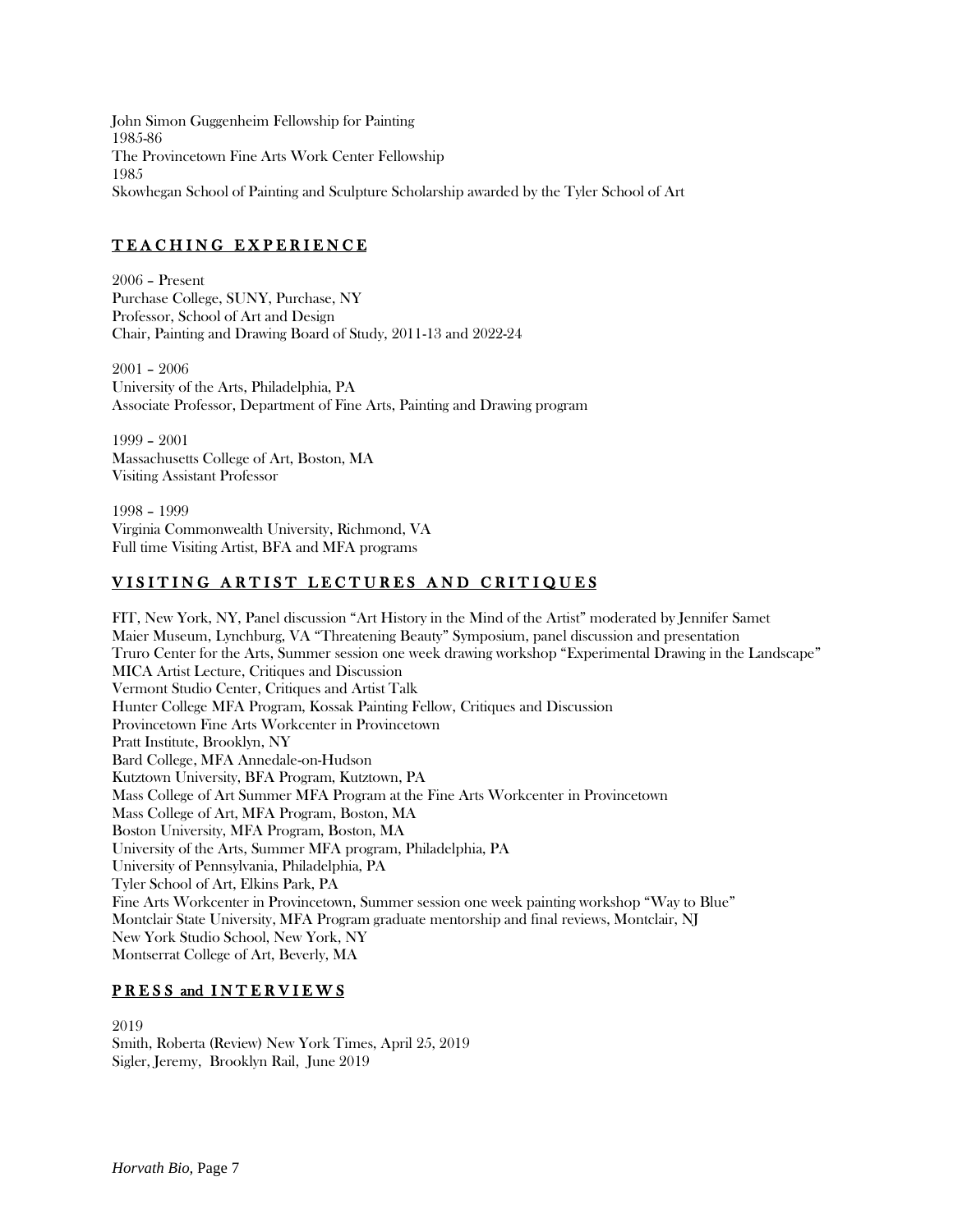Film Women Painting screening at Assembly Room during NADA NYC weekhttps://girlsclubcollection.org/womenpainting-screening-at-assembly-room-nyc/2019/

#### 2018

*Book* [New York Studio Conversations \(Part II\)](http://www.thegreenbox.net/en/books/new-york-studio-conversations-part-ii) Edited by Stephanie Buhmann, The Green Box Press

#### 2017

Provincetown Arts Magazine, feature article with writings by Barry Schwabsky, Jennifer Samet, Hayden Herrera, Helen Miranda Wilson, Stephanie Buhman, Karin Stephan, Paul Bowen

#### 2016

Threatening Beauty, catalogue, Martha Kjeseth Johnson

#### 2015

Working Women, catalogue, Bert Yarborough

2014

Smith, Roberta. (Review) New York Times, October 24, 2014 Salz, Jerry. (To Do) New York Magazine, October 2014

2011

Lowry, Vicky. (Profile), ELLE Decor, February/March, pp. 66-68

#### 2010

Maine, Stephen. (Review), Art in America, January Schwabsky, Barry. (Review), Artforum, January

#### 2009

La Rocco, Ben. (Review), The Brooklyn Rail, November Naves, Mario. (Review), CityArts, November Saltz, Jerry. (Critics' Pick), New York Magazine, November 9

2008

Newall, Edith. "At Swarthmore, Transformations on Canvas," The Philadelphia Inquirer, March 14

2007 Maine, Stephen. "Wild Horizons," The New York Sun, July 5

2006 Landes, Jennifer. "Seeing Artists Set Free," The East Hampton Star Lesko, Mike. "Drawing on her Teenage Dreams," Bedford Sun Banner

2005 Blotnick, Judy. (Review), The Beacon Hill Times, June 7 Naves, Mario. "Cosmic Doodles," New York Observer, May 23 McQuaid, Cate. "Gallery Pick," The Boston Globe, June 2

2004 Naves, Mario. "Conflict of Interests," The New York Observer, May 31 Roberta Fallon and Libby Rosof. Artblog, July 5

2001

Everett, Deborah. (Review), NY Arts, October Heuer, Megan. (Review), The Brooklyn Rail, October/November Johnson, Ken. (Review), The New York Times, September 14 Naves, Mario. "Art that Traverses the Kama Sutra?" The New York Observer, September 24